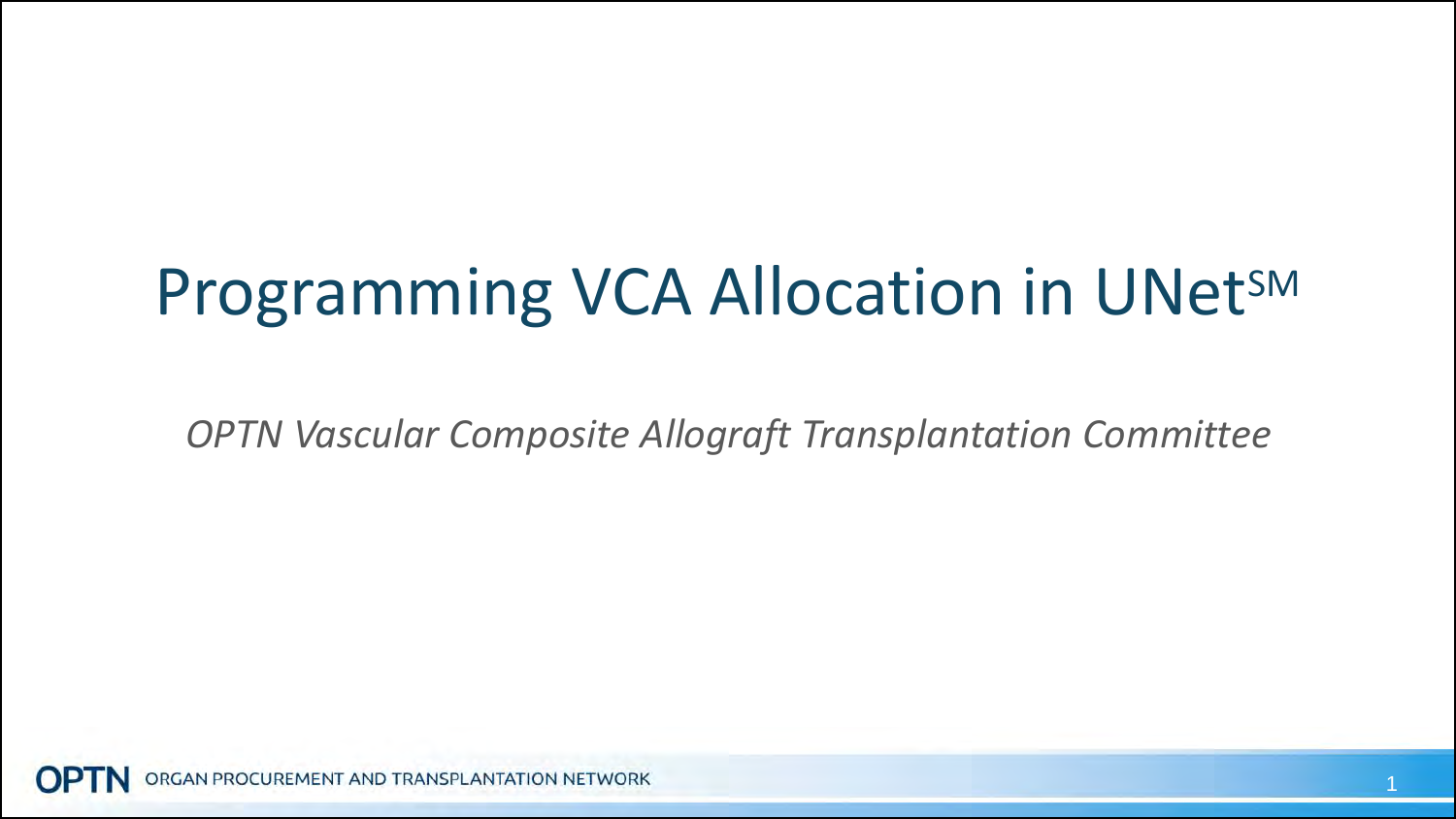## Purpose of Proposal

- Enable VCA to be programmed in UNet
- VCA allocation and data collection currently in stand-alone system
- Bringing VCA into UNet will provide consistency and efficiency
- This proposal addresses deceased donor requirements
- Two other proposals, *Modify Data Collection on Living VCA Donors and Modify Living Donor Policy to Include Living VCA Donors* address living VCA donor data and policy requirements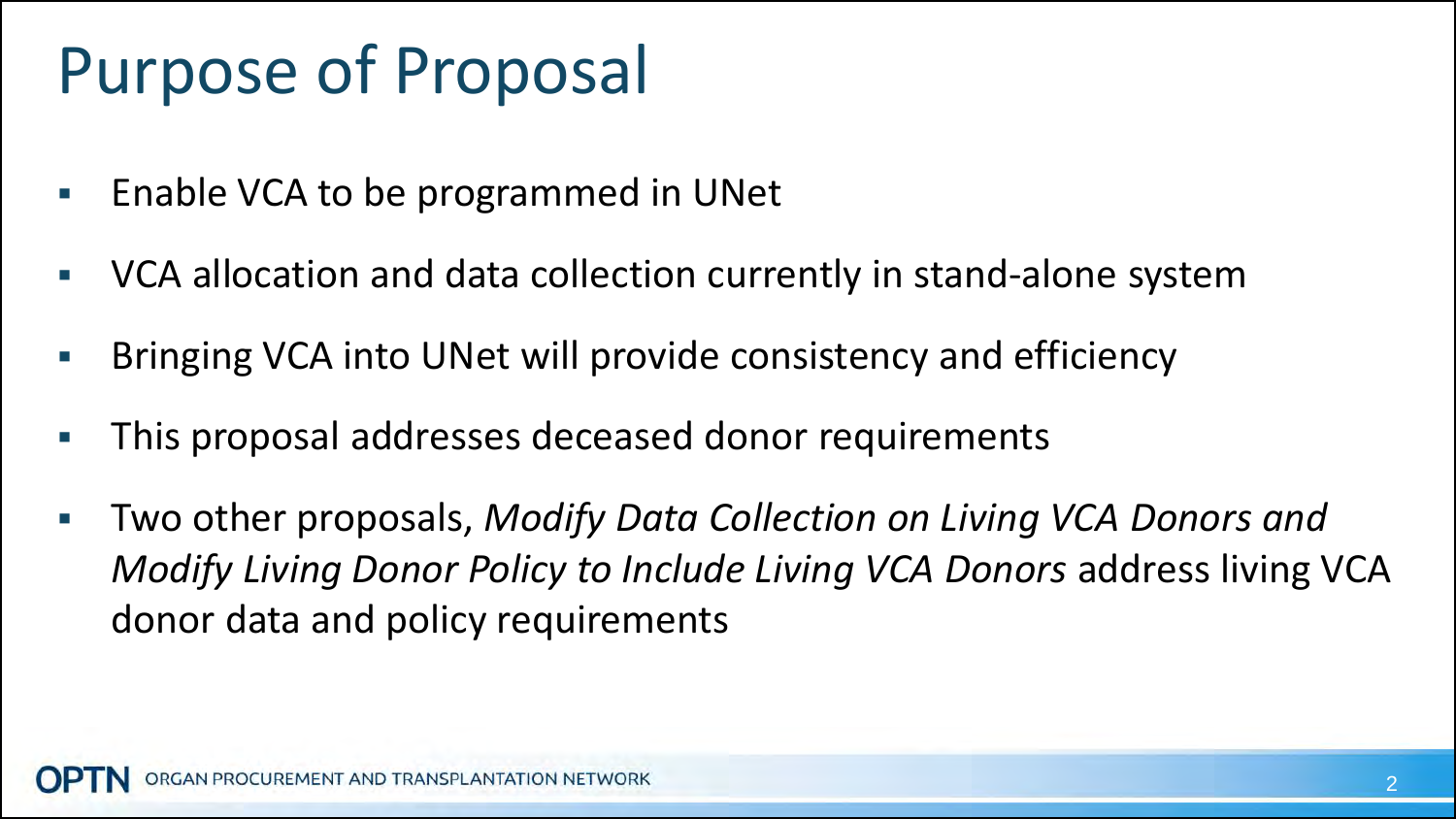# Proposal

- Update policies that enable VCA to be outside of UNet
- Update organ offer and acceptance requirements to occur in UNet
- OPOs:
	- Enter VCA donor data
	- Execute match runs
	- Make VCA organ offers
- Transplant hospitals:
	- List VCA candidates
	- **Infectious disease screening**
	- VCA candidates will accrue unlimited waiting time while inactive
	- View and respond to VCA offers within established policy time frames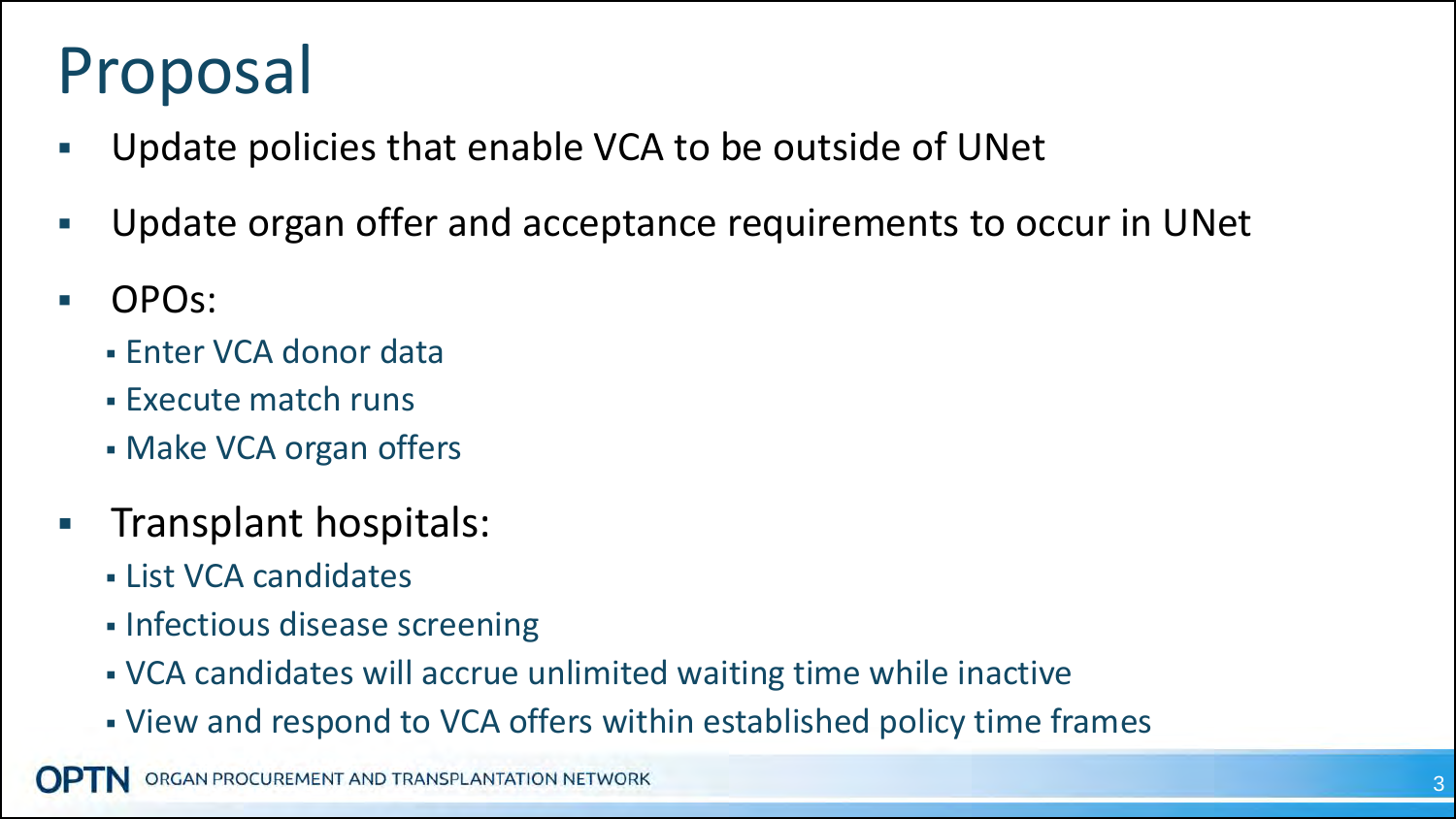## Proposal

- Modify VCA data submission policies to match other organs
- Eliminate current VCA candidate list and candidate removal worksheet
- Align timely data submission requirement policies:
	- Donor histocompatibility (DHS)
	- Recipient histocompatibility (RHS)
	- Potential Transplant Recipient (PTR)
	- Waiting List Removal for Transplant
	- Transplant Candidate Registration (TCR)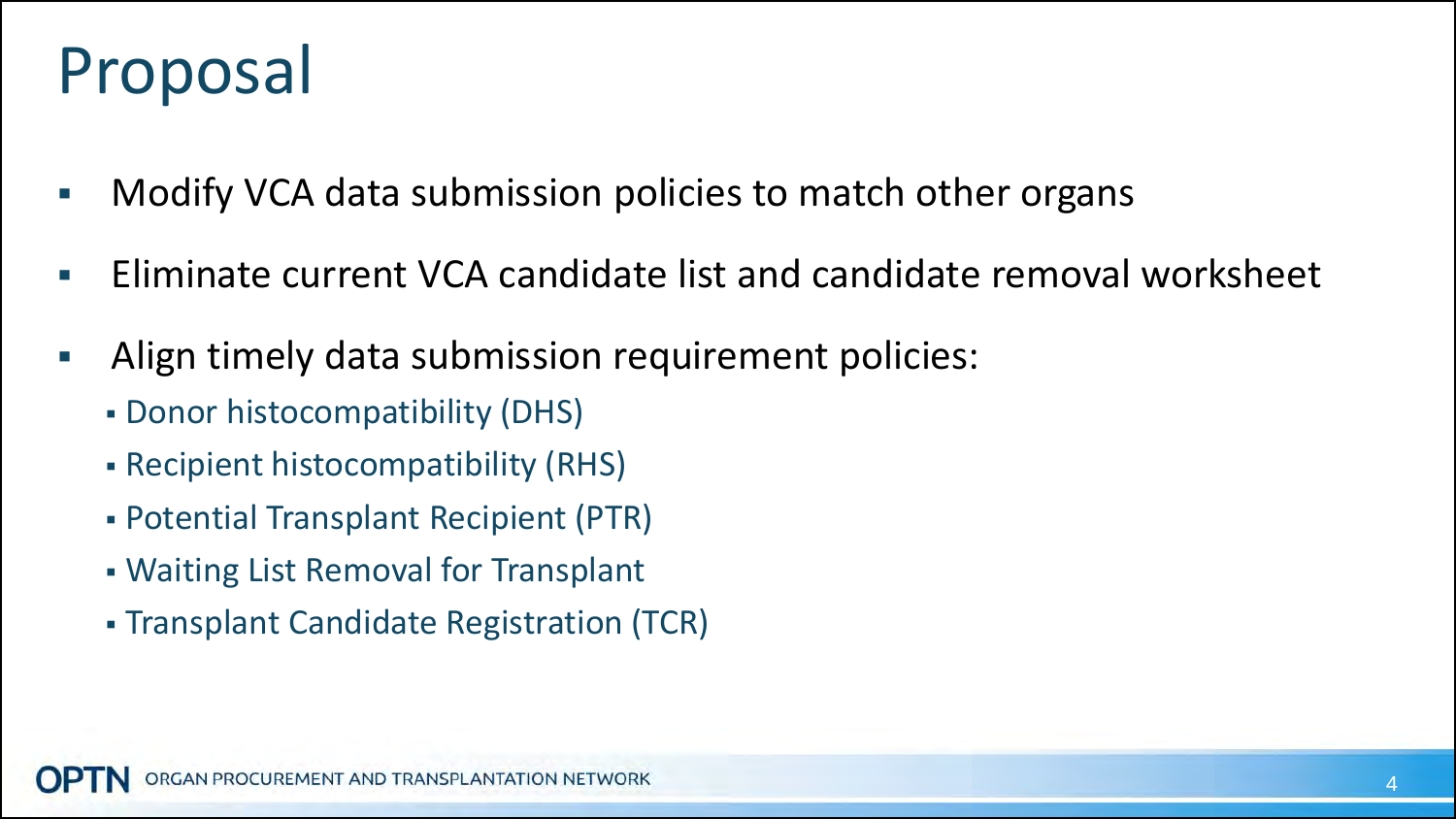## Rationale

- VCA transplant is increasing, especially for uterus:
	- 12 deceased uterus donors
	- 19 living uterus donors
- Using UNet will promote increased efficiency for VCA offers and acceptance
- Managing all donor and candidate data in one system will streamline workflow and future enhancements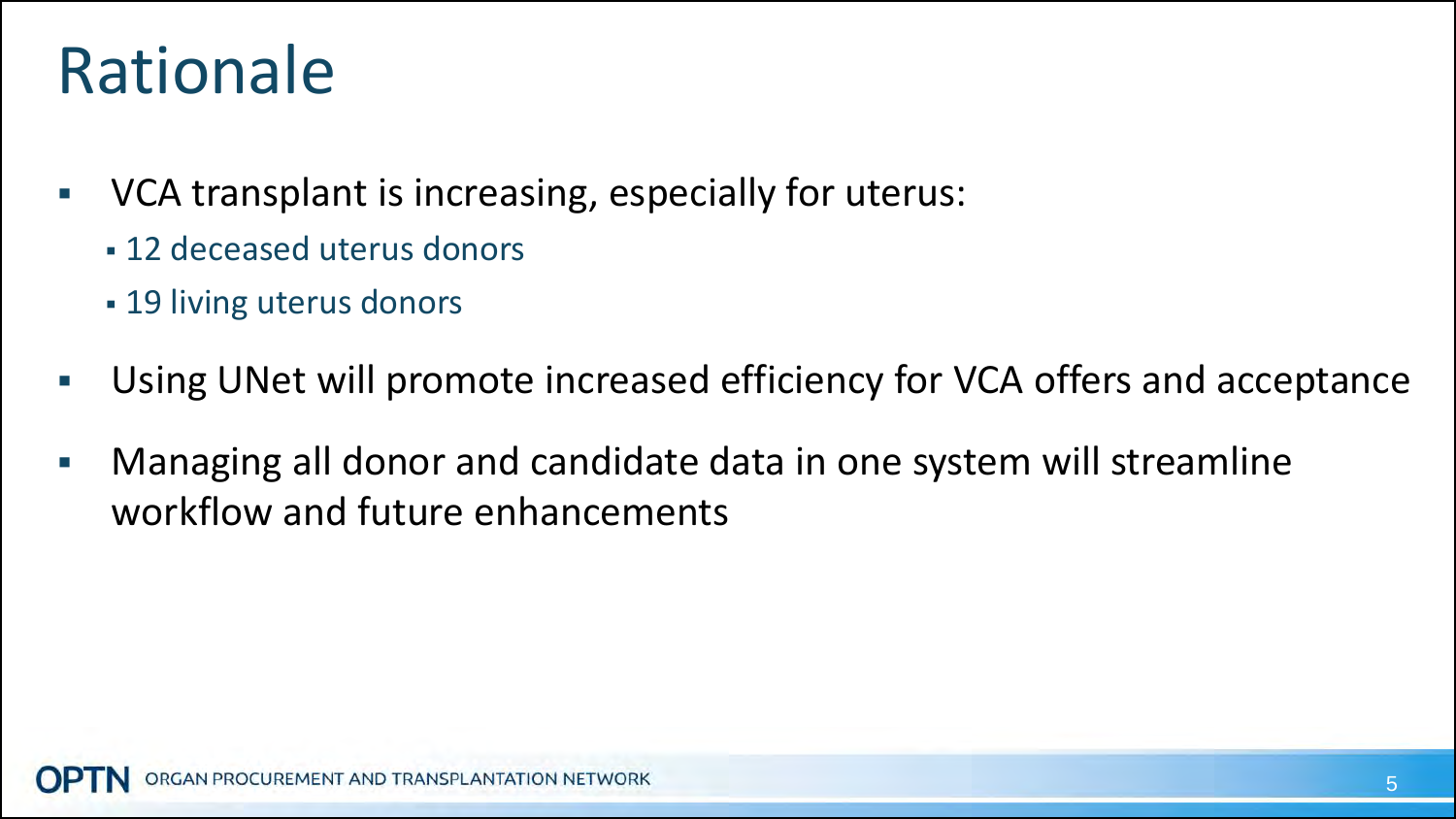## Member Actions

- OPOs:
	- Conduct VCA donor data entry, allocation functions, and data submission requirements in UNet
- **Transplant hospitals:** 
	- Conduct VCA candidate data entry, organ screening and acceptance functions, and data submission requirements in UNet